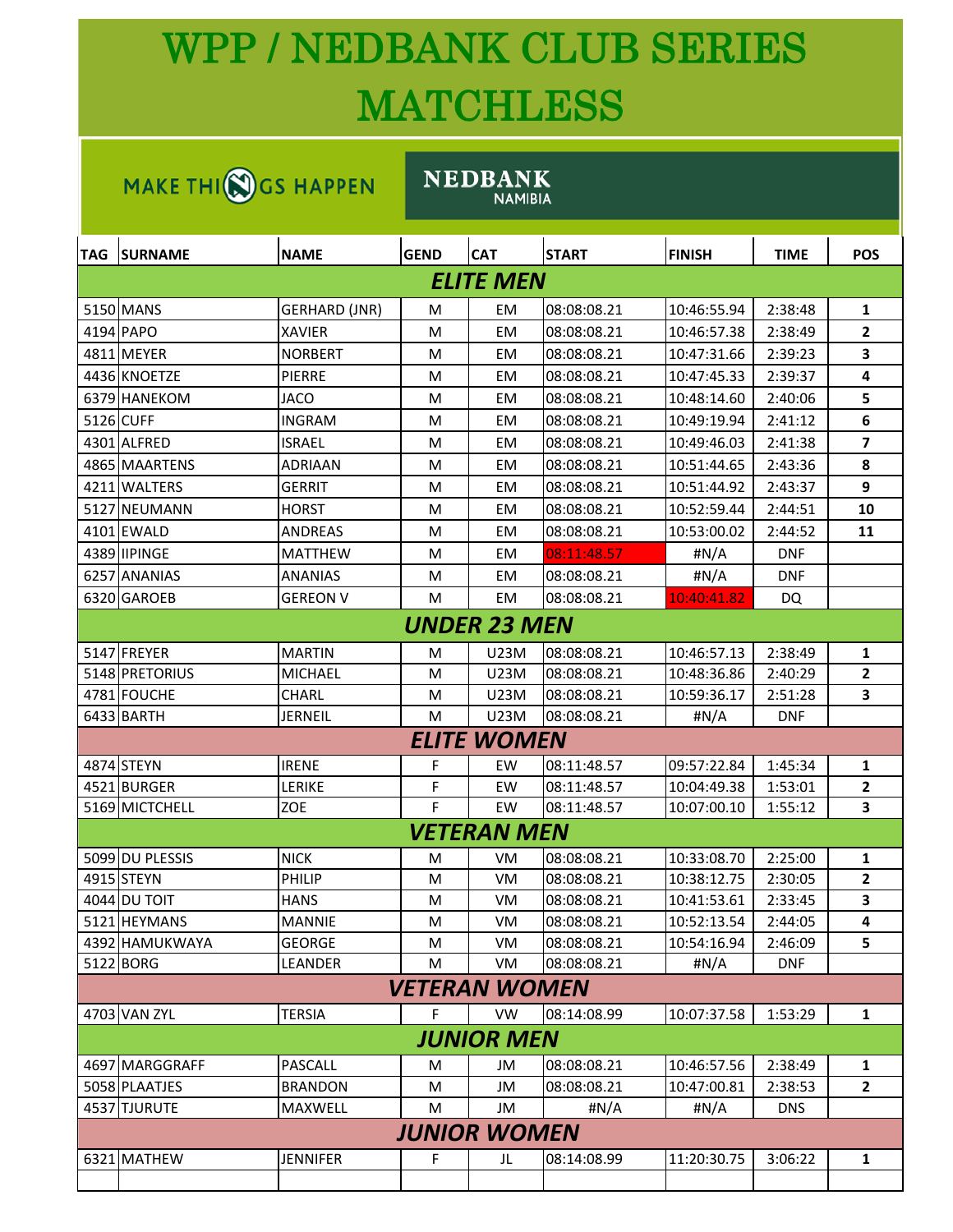| <b>MASTER MEN</b>     |                      |   |                         |             |             |            |                |  |  |  |
|-----------------------|----------------------|---|-------------------------|-------------|-------------|------------|----------------|--|--|--|
| 5128 MANS             | <b>GERHARD (SNR)</b> | м | MМ                      | 08:14:08.99 | 09:44:49.52 | 1:30:41    | 1              |  |  |  |
| 5097 BOHLKE           | <b>STEFAN</b>        | м | MМ                      | 08:14:08.99 | 09:45:41.34 | 1:31:32    | 2              |  |  |  |
| 5125 DU TOIT          | LOUIS                | м | MM                      | 08:14:08.99 | 09:46:39.67 | 1:32:31    | 3              |  |  |  |
| 4901 MURPHY           | PADDY                | M | MM                      | 08:14:08.99 | 09:47:11.51 | 1:33:03    | 4              |  |  |  |
| 5176 MANS             | <b>CALLIE</b>        | M | MM                      | 08:14:08.99 | 10:04:18.22 | 1:50:09    | 5              |  |  |  |
| <b>MASTER WOMEN</b>   |                      |   |                         |             |             |            |                |  |  |  |
| 4808 HUYSAMEN         | <b>MANDY</b>         | F | MW                      | 08:16:18.73 | 09:19:27.03 | 1:03:08    | 1              |  |  |  |
| 4844 JANIK            | <b>CAROLIN</b>       | F | <b>MW</b>               | 08:16:18.73 | 09:22:32.23 | 1:06:13    | $\overline{2}$ |  |  |  |
| 5109 BROCKMANN        | <b>KARIN</b>         | F | <b>MW</b>               | 08:16:18.73 | 09:26:22.48 | 1:10:04    | 3              |  |  |  |
| 5187 BASSINGTHWAIGHTE | SIGI                 | F | <b>MW</b>               | 08:16:18.73 | 09:26:43.88 | 1:10:25    | 4              |  |  |  |
| <b>B-CAT</b>          |                      |   |                         |             |             |            |                |  |  |  |
| 4146 VIVIER           | <b>ALLAN</b>         | M | <b>BW</b>               | 08:11:48.57 | 09:56:31.19 | 1:44:43    | 1              |  |  |  |
| 6443 STEENKAMP        | <b>FANIE</b>         | м | <b>BW</b>               | 08:11:48.57 | 09:56:31.62 | 1:44:43    | $\overline{2}$ |  |  |  |
| 5110 BUHRMANN         | <b>STONEY</b>        | M | <b>BW</b>               | 08:11:48.57 | 09:59:16.14 | 1:47:28    | 3              |  |  |  |
| 5151 DYASON           | <b>NEIL</b>          | м | <b>BW</b>               | 08:11:48.57 | 10:00:33.94 | 1:48:45    | 4              |  |  |  |
| 5200 PASCHKE          | <b>STEVEN</b>        | M | <b>BW</b>               | 08:11:48.57 | 10:01:23.91 | 1:49:35    | 5              |  |  |  |
| 4049 HUYSAMEN         | <b>ANDRE</b>         | M | <b>BW</b>               | 08:11:48.57 | 10:01:54.89 | 1:50:06    | 6              |  |  |  |
| 4409 BOTTGER          | <b>MICHAEL</b>       | M | <b>BW</b>               | 08:11:48.57 | 10:02:36.12 | 1:50:48    | 7              |  |  |  |
| 5102 HILFIKER         | <b>CLINTON</b>       | M | <b>BW</b>               | 08:11:48.57 | 10:04:36.55 | 1:52:48    | 8              |  |  |  |
| 5967 ABRAHAMS         | <b>ANTHONY</b>       | M | <b>BW</b>               | 08:11:48.57 | 10:04:42.95 | 1:52:54    | 9              |  |  |  |
| 5164 KEY              | <b>BRIAN</b>         | M | <b>BW</b>               | 08:11:48.57 | 10:09:53.25 | 1:58:05    | 10             |  |  |  |
| 4456 SHEYA            | <b>PAULUS</b>        | M | <b>BW</b>               | 08:11:48.57 | 10:13:32.95 | 2:01:44    | 11             |  |  |  |
| 4586 PAULUS           | <b>SAKEUS</b>        | м | <b>BW</b>               | 08:11:48.57 | 10:20:09.95 | 2:08:21    | 12             |  |  |  |
| 6263 IZKO             | <b>BERND</b>         | M | <b>BW</b>               | 08:11:48.57 | 10:36:20.34 | 2:24:32    | 13             |  |  |  |
| 6411 SELL             | <b>WERNER</b>        | M | <b>BW</b>               | 08:11:48.57 | 10:36:20.57 | 2:24:32    | 14             |  |  |  |
| 3102 LINKS            | <b>VIANNEY</b>       | м | <b>BW</b>               | 08:11:48.57 | 11:14:47.09 | 3:02:59    | 15             |  |  |  |
| 4063 SMITH            | <b>FRANCOIS</b>      | M | <b>BW</b>               | 08:11:48.57 | #N/A        | <b>DNF</b> |                |  |  |  |
| 5178 SCHIDLOWSKI      | <b>TORSTEN</b>       | м | <b>BW</b>               | 08:11:48.57 | #N/A        | DNF        |                |  |  |  |
|                       |                      |   | <b>B-CAT</b>            |             |             |            |                |  |  |  |
| 5098 HAM              | <b>MICHAELA</b>      | F | <b>BW</b>               | 08:14:08.99 | 10:22:48.49 | 2:08:40    | 1              |  |  |  |
|                       |                      |   | <b>GRAND MASTER MEN</b> |             |             |            |                |  |  |  |
| 4271 VAN STADEN       | <b>KOOS</b>          | М | <b>GMM</b>              | 08:14:08.99 | 09:47:09.98 | 1:33:01    | 1              |  |  |  |
| 5143 RUPPEL           | <b>HARTMUT</b>       | M | <b>GMM</b>              | 08:14:08.99 | 09:49:05.73 | 1:34:57    | 2              |  |  |  |
| 5186 BASSINGTHWAIGHTE | TONY                 | М | <b>GMM</b>              | 08:14:08.99 | 10:03:41.55 | 1:49:33    | 4              |  |  |  |
| 5198 SCHADE           | <b>KLAUS</b>         | M | <b>GMM</b>              | 08:14:08.99 | 10:06:44.97 | 1:52:36    | 5              |  |  |  |
| 5167 ELLIS            | <b>JUSTIN</b>        | М | GMM                     | 08:14:08.99 | 10:16:16.48 | 2:02:07    | 6              |  |  |  |
| 4926 DROBISCH         | <b>HANS-PETER</b>    | М | <b>GMM</b>              | 08:14:08.99 | 10:18:09.24 | 2:04:00    | 7              |  |  |  |
| <b>UNDER 16 BOYS</b>  |                      |   |                         |             |             |            |                |  |  |  |
| 5181 PETERS           | <b>HERBERT</b>       | М | U16B                    | 08:08:08.21 | 10:11:38.90 | 2:03:31    | 1              |  |  |  |
| 4037 SMITH            | FC                   | M | U16B                    | 08:08:08.21 | 10:23:15.89 | 2:15:08    | 2              |  |  |  |
| 5196 GROSSMANN        | <b>TIMMO</b>         | M | U16B                    | 08:08:08.21 | 10:47:17.51 | 2:39:09    | 3              |  |  |  |
| 3020 LINUS            | JASENDA              | M | U16B                    | 08:14:08.99 | 11:15:12.55 | DQ         |                |  |  |  |
| <b>UNDER 16 GIRLS</b> |                      |   |                         |             |             |            |                |  |  |  |
| 6393 SIMON            | <b>SOFIA</b>         | F | U16G                    | 08:14:08.99 | 10:40:16.97 | 2:26:08    | 1              |  |  |  |
| 6242 MENTO            | JENNY                | F | U16G                    | 08:14:08.99 | 11:17:16.23 | 3:03:07    | 2              |  |  |  |
| 5195 GROSSMANN        | <b>STEFANNIE</b>     | F | U16G                    | 08:14:08.99 | #N/A        | <b>DNF</b> |                |  |  |  |
| <b>UNDER 14 BOYS</b>  |                      |   |                         |             |             |            |                |  |  |  |
| 5139 DU PLOOY         | CHARL                | М | U14B                    | 08:14:08.99 | 09:46:08.23 | 1:31:59    | 1              |  |  |  |
| 4215 CORNELISSEN      | <b>FARIET</b>        | M | U14B                    | 08:14:08.99 | 10:14:47.36 | DQ         |                |  |  |  |
|                       |                      |   |                         |             |             |            |                |  |  |  |